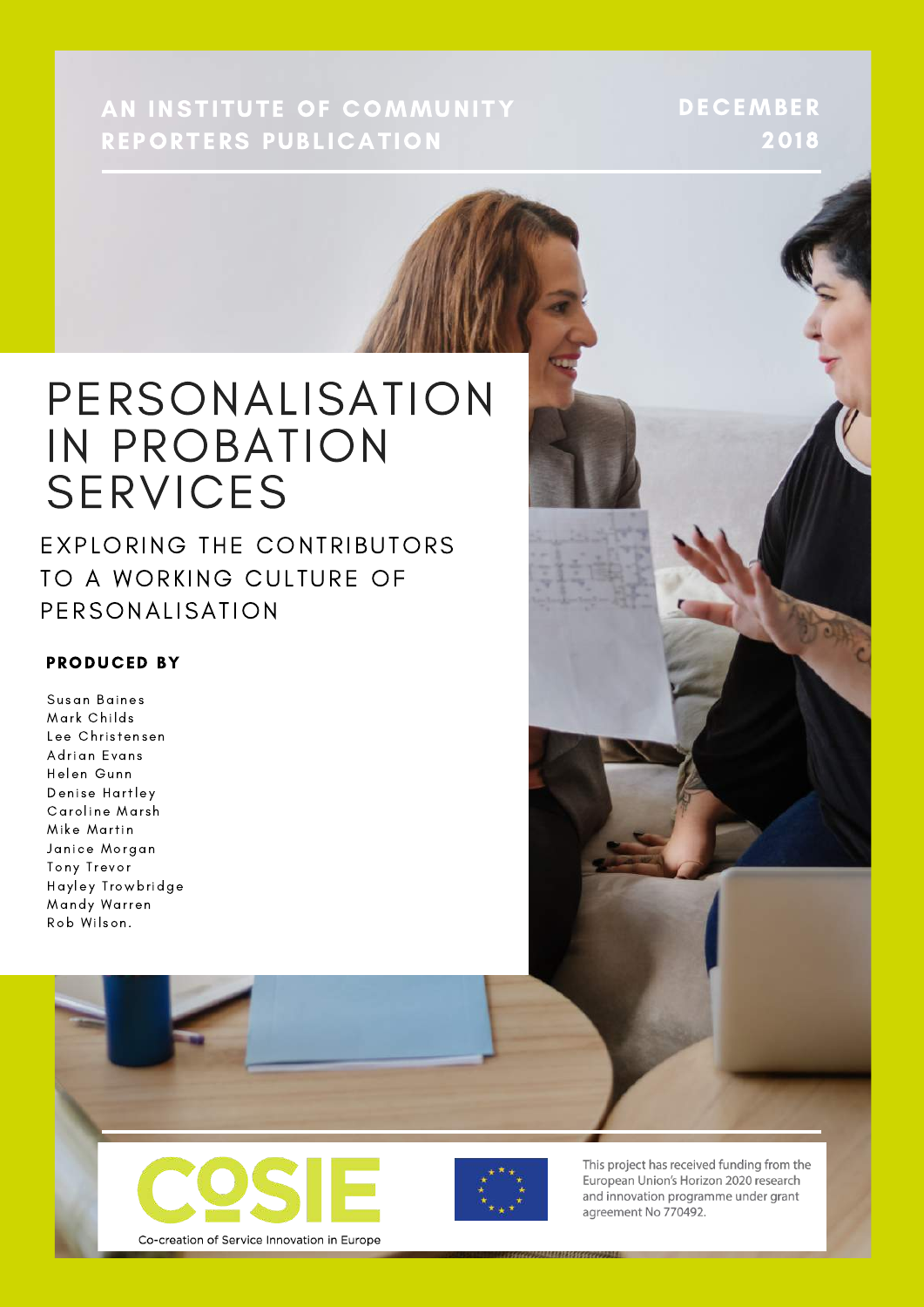# ACKNOWLEDGEMENTS

This publication has been made possible by the generosity of many people who have given their time, energy and stories to the CoSIE project. Without the contributions of our Community Reporters and storytellers, and support from CoSIE partners and other stakeholders, the learning being shared here would have not been pos s ible.

A heartfelt thank you to everyone who has played their part in enabling us to create this.

## THE CoSIE PROJECT

society. Find out more by visiting the CoSIE [webs](https://cosie.turkuamk.fi)ite.

contains.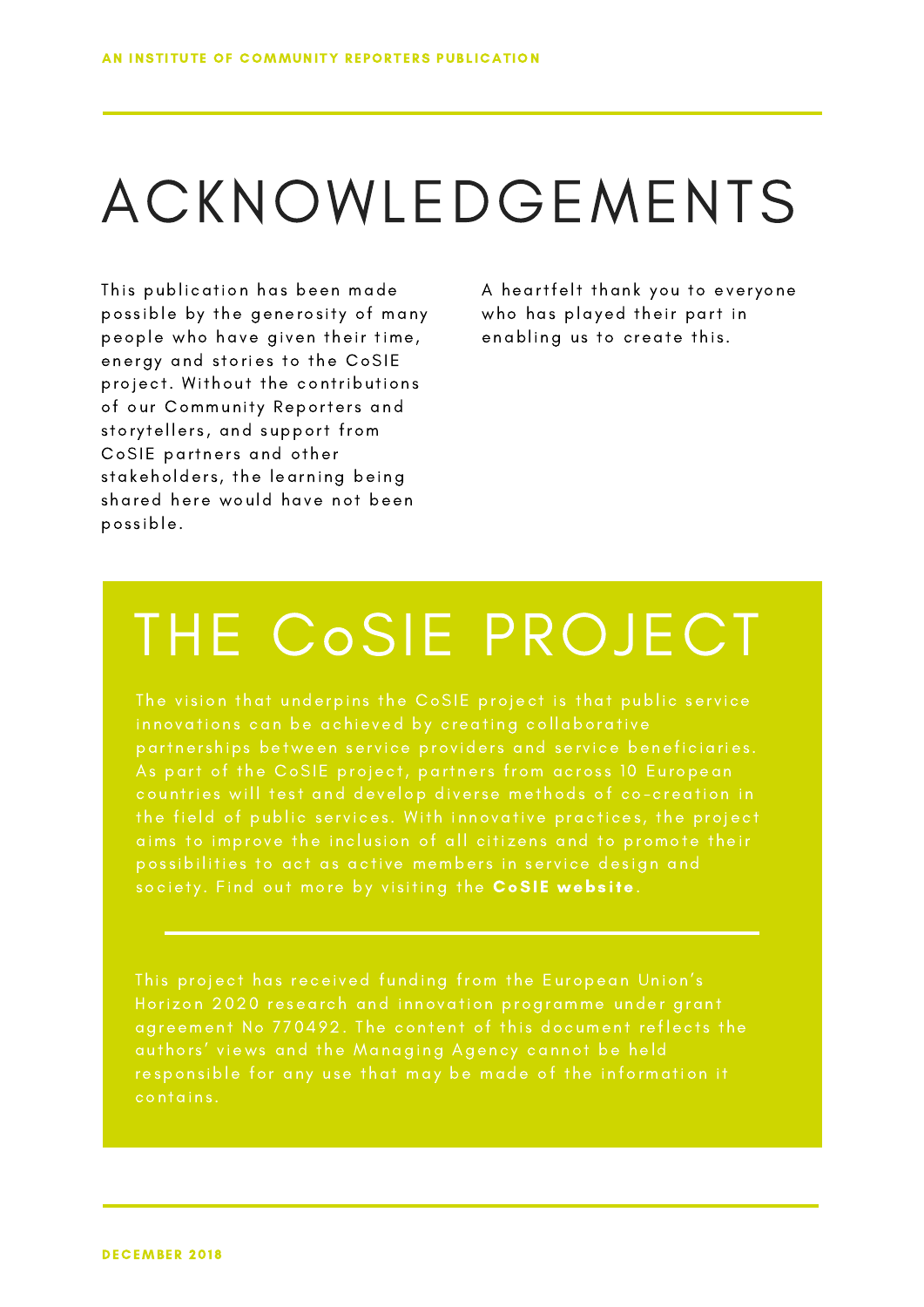# ABOUT

Interserve is committed to developing and evaluating more personalised ways of working with service users in order to: promote positive life choices; tackle root causes of lifestyle problems; and to build personal capacity and resilience. As part of the Cosie Project a pan-European scheme looking at the co-creation of public services - Interserve has piloted new ways of co-designing more personalised probation services. Within the pilot process, one of the co-creation tools adopted has been Community Reporting which has been used to gather insight stories from staff and service user on their perspectives of probation services.

Key learning has emerged from these stories. For example, the [experiences](https://communityreporter.net/story/working-probation-edited-extracts-probation-worker-stories) of service users highlighted many of the things that they valued about the service such as the opportunity to engage in peer mentoring, as well as shedding light onto areas that could be improved such as support provision for low risk offenders. The staff s[tories](https://communityreporter.net/story/working-probation-edited-extracts-probation-worker-stories) focused on people's motivations for working within the sector with many explaining how the desire to help others was a key factor for them entering this career. However, the stories also brought up issues such as changes within the service that were preventing them from doing the job to the standard they would like.

This publication looks at these stories and the insights within them through the lens of personalisation, exploring what can be deciphered from the stories about how probation services can better meet the needs of the individuals involved. The overarching message from this is that personalisation is not something that can be delivered by staff to service users in a linear fashion. Rather what must be established is a working culture of personalisation for both staff and users - that permeates all aspects of service delivery. Through examining what the contributing factors of this culture could be and by asking probing questions to its reader, this publication seeks to support professionals working in probation to understand how they can enhance personalisation their roles.



"THE MENTION OF PEER MENTORING WAS A LIGHT BULB MOMENT. IT MADE ME THINK I CAN DO THIS... I CAN GET INTO THE PROBATION SERVICE."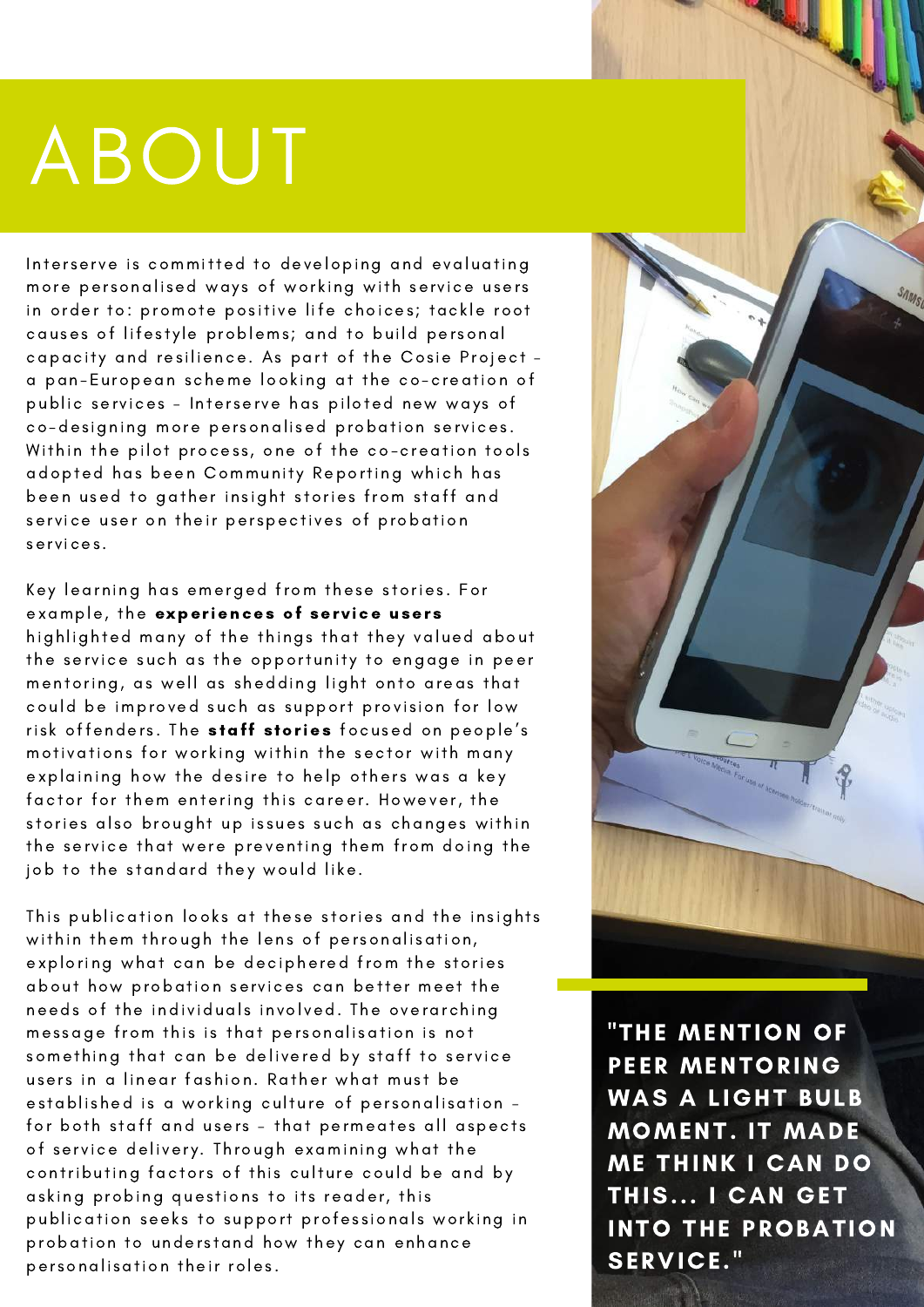## WHAT WE DID

Community Reporting is a storytelling movement that uses digital tools such as smartphones and tablets to support people to tell their own stories in their own ways. Central to Community Reporting is the belief that people telling authentic stories about their lived experiences offers a valuable understanding of their lives. Through collating and curating stories from our growing network of Community Reporters, we seek to inform policy, processes and practice. Interserve has been collaborating with People's Voice Media to use Community Reporting met hodologies to better understand how they can enhance personalisation within probation services. This collaboration has

had three stages:

1. Gathering Stories: We trained 11 members of staff and peer mentors as Community Reporters who captured over 40 stories from staff and services users about their experiences of probation.

2. Curating Stories: We analysed the stories gathered through a series of sense-making sessions to produce a set of key findings.

3. Mobilising Stories: We delivered participatory workshops in which the findings were showcased and worked with stakeholders to determine how the findings could be utilised within the probation sector at individual, organisational and systemic levels.

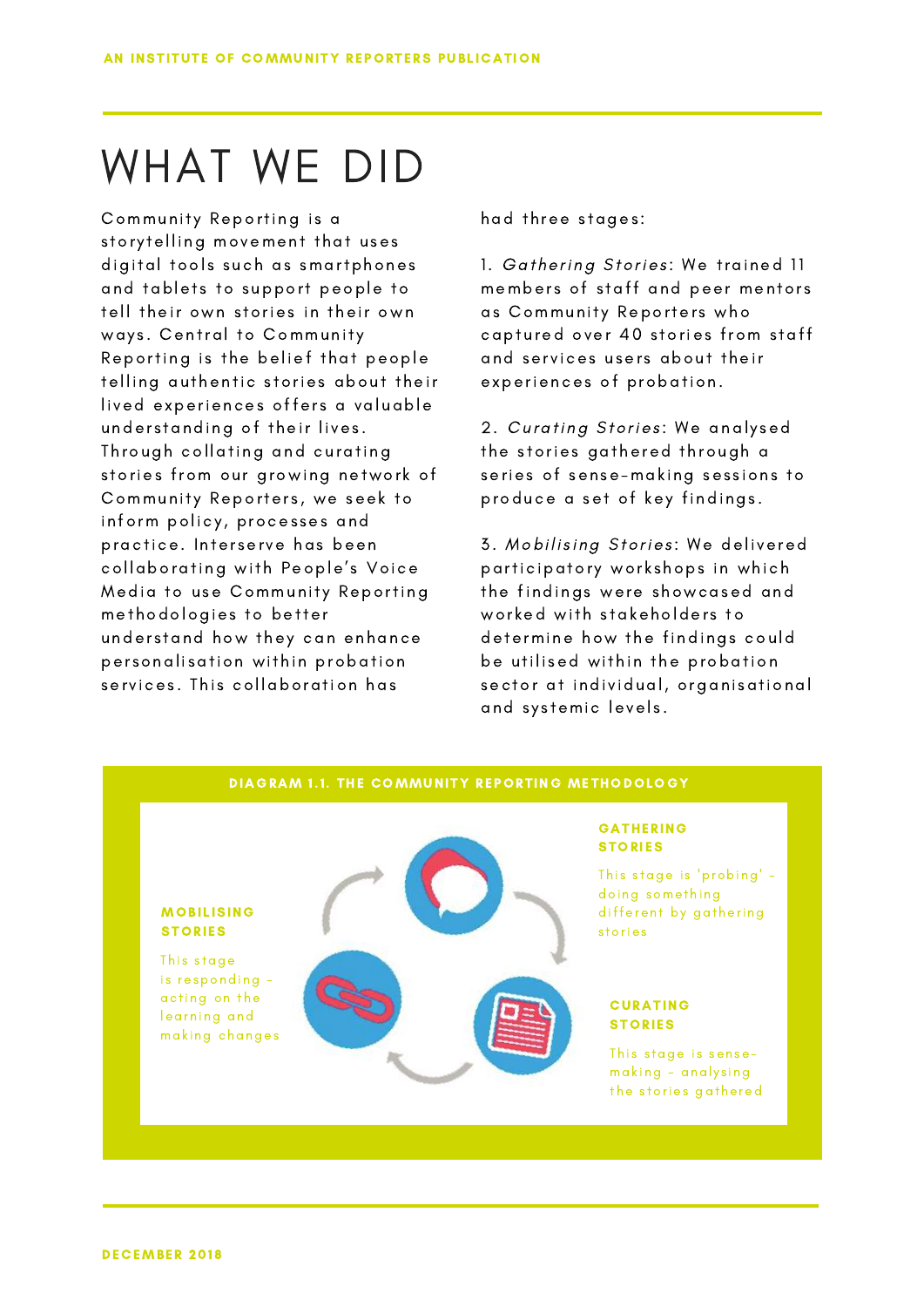

## 1. KEY FINDINGS

From the stories gathered, three core themes emerged that contribute to creating a culture of personalisation.

'Understanding Me' covers aspects such as treating people as individuals and understanding their needs.

'Not Being Judged' explores how receiving a conviction carries various types of stigma and how this affects people.

'Helping Others' identifies how giving is a strong motivator, and by engaging with and developing people's individual sense of purpose people can bring about change in themselves and others.

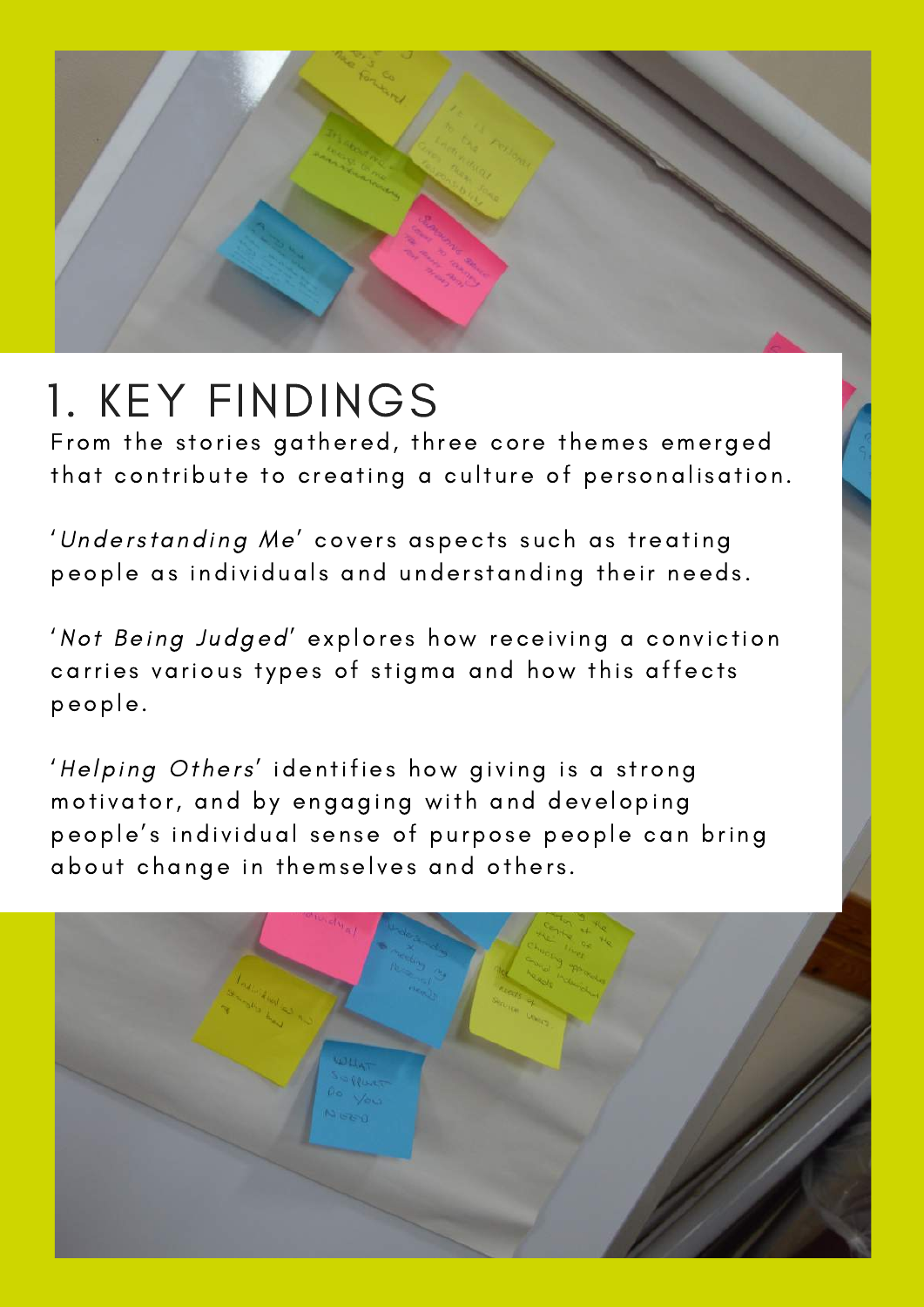## UNDERSTANDING ME

"I FELT VERY ALONE AND VERY ISOLATED... I EXPECTED SOMEONE TO BE THERE AND SAY 'YOU HAVEN'T GOT A JOB, YOU HAVE A CRIMINAL RECORD, LET ME SIT DOWN AND TALK TO YOU', BUT NOBODY WAS THERE."

The stories highlight the importance of listening to people as "one size doesn't fit all". A literal example of this can be found in an unpaid work story, in which a person was made to work in boots that were too big. Additionally, this person was the only female on the unpaid work site and felt uncomfortable with the " sexism". The lack of understanding of her needs as a female - practically and socially - meant that for this individual, the experience of unpaid work was not as positive as it could have been.

When people's individual needs and circumstances are taken into account, the experience of receiving a conviction and probation can be less traumatic. A story teller describes, her wellbeing suffered during the court process as she did not know if she would be sent to prison. As she states, it was "hard saying goodbye to the kids" prior to attending court. However, during the hearing the judge took on-board her "family circums tances " and t hat s he wou ld "do anything to stay with her family", ultimately deciding not to pass a custodial sentence. The individual came out of this process feeling positive as her circumstances and the context of the crime were taken into consideration.

Understanding people's circumstances is fundamental to providing the support they need to rebuild their lives. Speaking about his experiences of probation, a low risk offender describes how he lost his job and lifestyle. Whilst on probation he felt that he wasn't given support to get back into employment, which resulted in him feeling "very alone and very isolated". However, another person describes his experiences of probation as a "positive one" as it allowed him to learn about himself and why he behaved in a way that led to his conviction. Opportunities to obtain personalised advice and to discover more about yourself are key enablers for individuals.

Getting to know people is essential to providing the right support. As one worker outlines, "it's about unpicking what has happened in the past to move forward". For them, hearing people's stories should be seen as "privilege" as people trust them with details about their lives. It is with both this trust and understanding that professionals are in position to help the people in the probation system to make positive changes in their lives.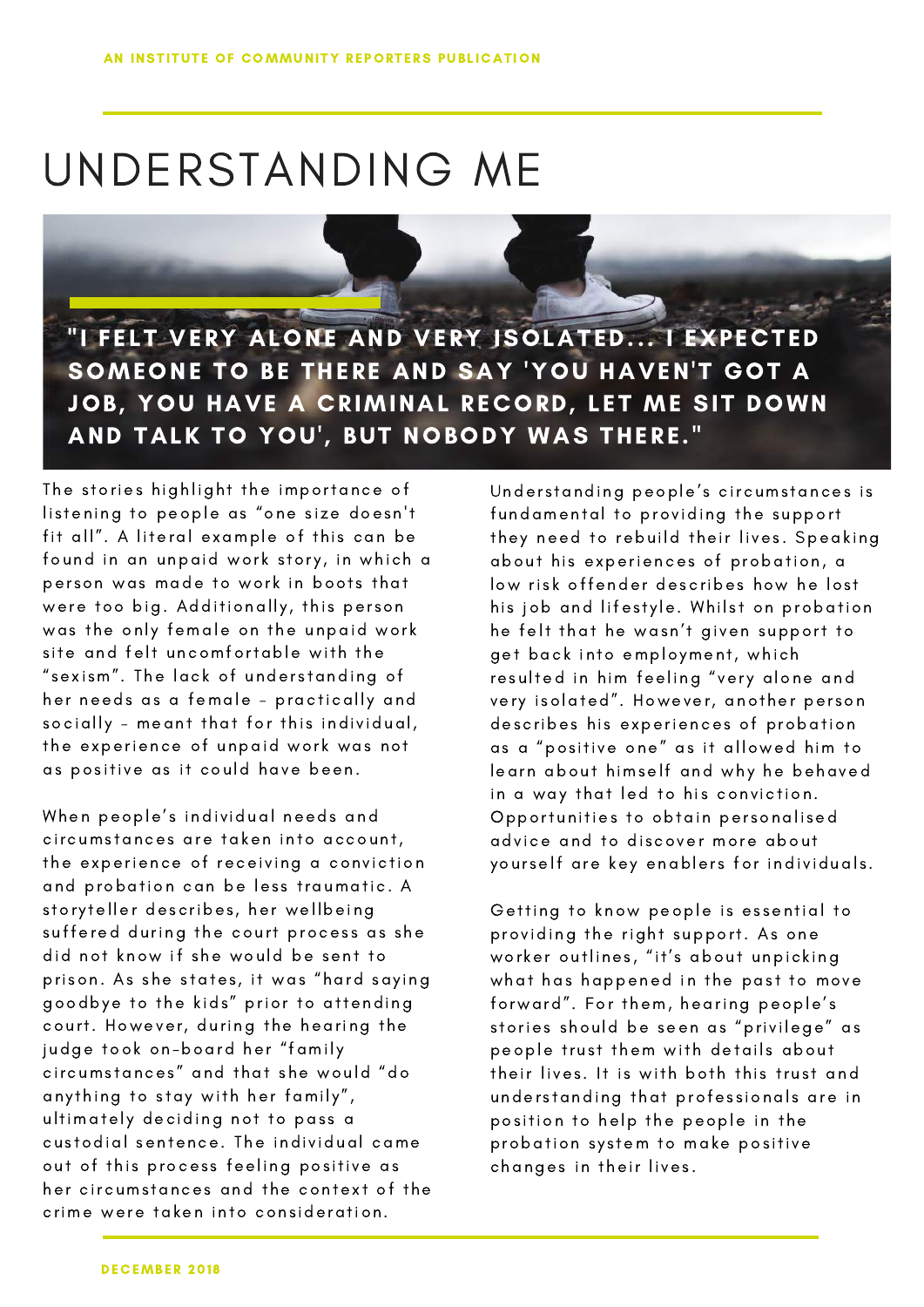## NOT BEING JUDGED



A key aspect of personalisation in any service is to see the beneficiary as "an individual and a person". In terms of probation services, seeing the person you are working with and not just the crime can create more productive relationships between professionals in the sector and the people they work with. Speaking about his experiences of probation, one man highlights the importance of this type of relationship in helping him bring about changes in his own life. Talking about his probation worker, he says she is "not autocratic or authoritive, she's been very supportive". This has enabled him to "get straight" and overcome his issues with alcohol - "I haven't had one thought of retreating back to the pub".

Building these types of relationships involves understanding the stigma surrounding having a conviction and understanding people's sense of shame upon receiving one. As one man details, he has 'protected' himself from this societal stigma by restricting who knows about his conviction to only professionals and his wife - "people haven't judged because they don't know". He describes how he is trying to get on with his life and put the conviction behind

him, but he feels judged by his probation worker who keeps bringing up the crime during their sessions. As he states, "Every time I go and see my probation officer, I come out there feeling crap. I dread going... he keeps pushing, I don't understand why."

Situations such as the aforementioned one can occur when communication between worker and service user lacks clarity about why certain work is being done around a conviction. This could include explain why things like 'triggers' are being explored, or through pushing people out of their comfort zones. Speaking about her experiences of unpaid work, a woman talks about how she didn't think she could do it and felt great "shame", particularly around wearing the "nasty orange vest". At first she was hid away doing work off-thestreets by a "sympathetic" supervisor, but then another supervisor took her outside litter picking. This pushing of boundaries and telling her she "could do it" by the second supervisor enabled her to "face [her] fears" and ultimately overcome her sense of shame. Creating positive relationships enables workers to know when pushing can be positive, and when it is having negative impact.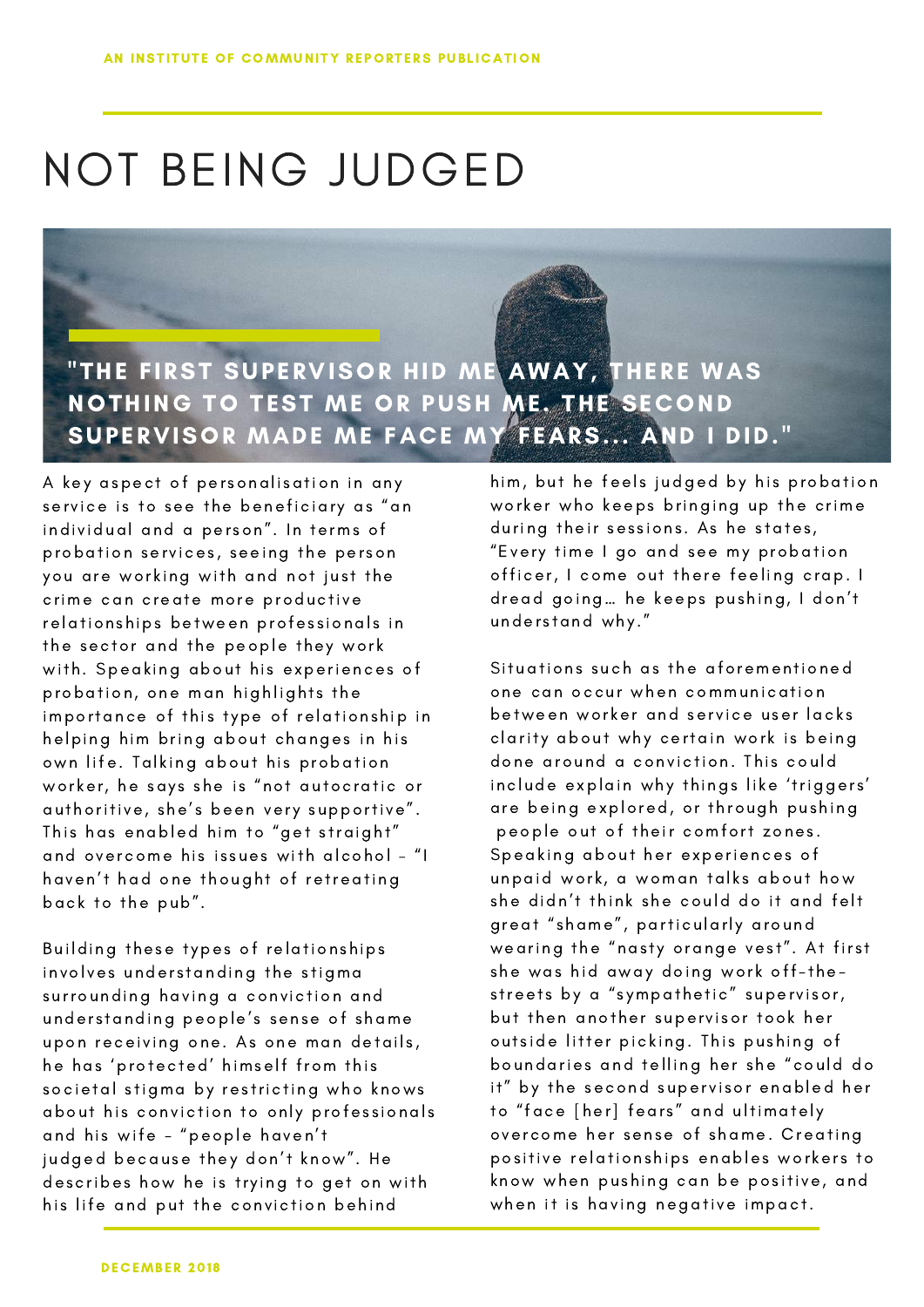## HELPING OTHERS

"WHEN IT ACTUALLY FINISHED I FELT DEPRESSED, I KNOW IT SOUNDS STUPID… IT GAVE ME SOMETHING TO GET UP FOR ON A SATURDAY MORNING."

Whilst elements of the stories gathered portray negative sentiments towards unpaid work, a number of the stories also highlight the positives aspects of it. One man explains that unpaid work gave him something to do in his life following him and his wife's convictions. As she went to prison, he found that he was often alone at home – "it was a horrible feeling left by yourself, doing nothing". Unpaid work offered him something to "get up for" and from doing it he feels he's paid back his "debt to society".

The idea 'giving back' via unpaid work was highlighted in a number of stories. For one person, it made them feel "as though I was part of society", whilst another person talked about how "it's nice to do things in your own town, especially in a hospital". The time spent giving to others and society provided people with time for reflection, with on person stating that it showed him "what can be achieved, rather than going to prison". Giving, or helping others, make us feel good about ourselves.

Supporting people to tap into such intrinsic motivations - whether they are staff or users - is a key tool for providing probation services that enable people to identify their sense of purpose and ultimately, sense of self. Both of which contribute to people leading positive lives. For service users in probation, peer mentoring plays a key part in this. Speaking about his experiences of probation, one man states how he "became a peer mentor to help other people in my situation", whilst another person describes how it was a "light bulb moment" in rebuilding her life and career opportunities. One man, who initially turned down the opportunity to participate in peer mentoring through the belief of his case manager, did eventually get involved and now has "a pu rpose".

It is unsurprising that staff's motivations for working in the sector have similar drivers and characteristics. As a worker states, their motivation is "to work with adults to bring about positive change", whilst another worker states how they wanted a role where they "could really support people". Reminding staff of these motivations can be useful during periods of uncertainty or change by focusing them on their original objectives in entering this career.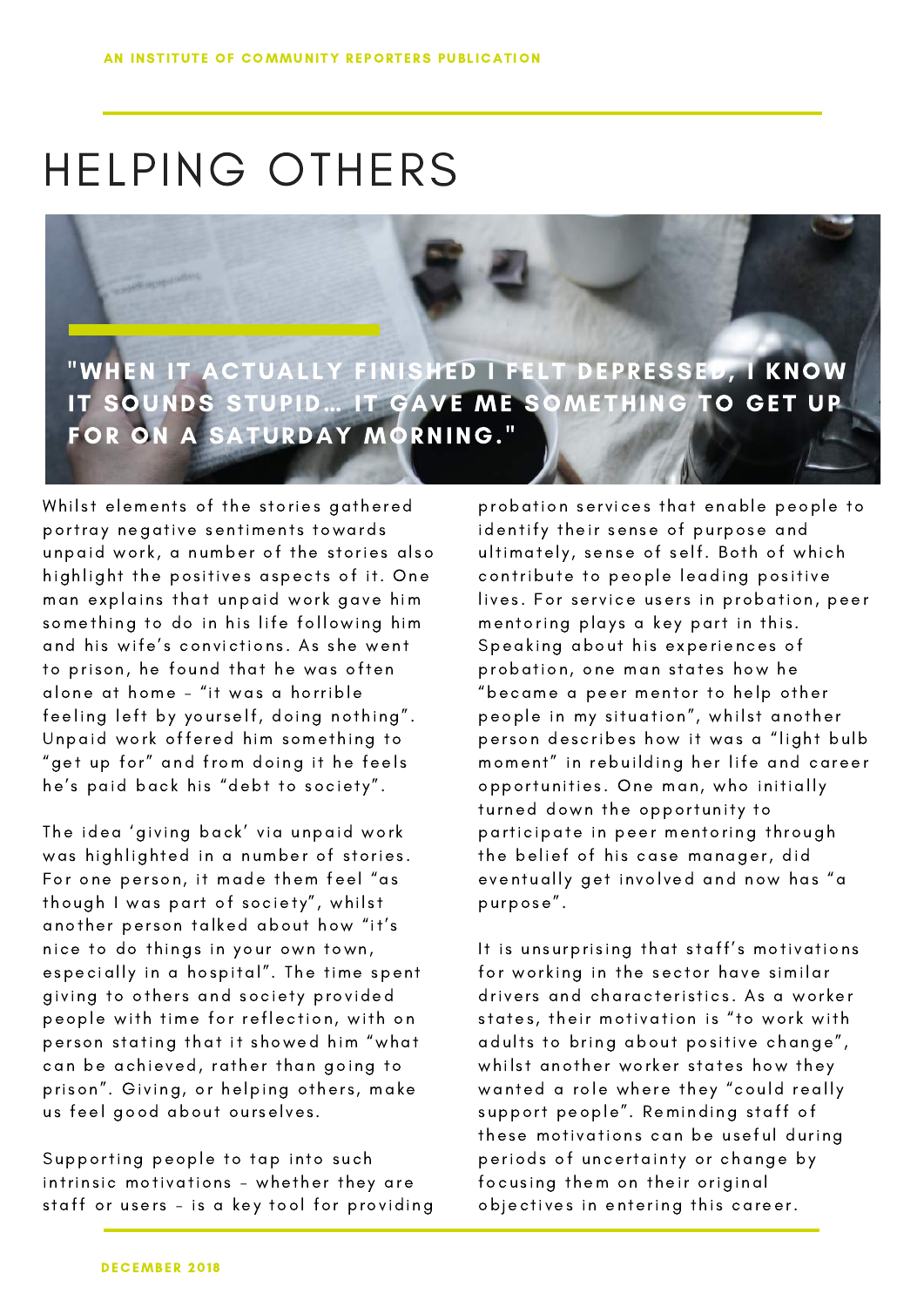

### 2. PUTTING IT INTO PRACTICE

This section explores three of the stories gathered and puts forward a series of questions to help you to consider what can be learned from them about personalisation. It concludes with some practical suggestions as to how you can contribute to creating a working culture of personalisation within probation services.

You can also access any of the stories gathered during this process here and use the following key questions to help you to decipher your own learning from them:

- 1. What is the key message of the story?
- 2. What is the learning for probation services?
- 3. How does the story relate to your [experiences](https://communityreporter.net/search/explore?f%5B0%5D=field_icr_network%3A93032&f%5B1%5D=taxonomy_vocabulary_5%3A90458)?

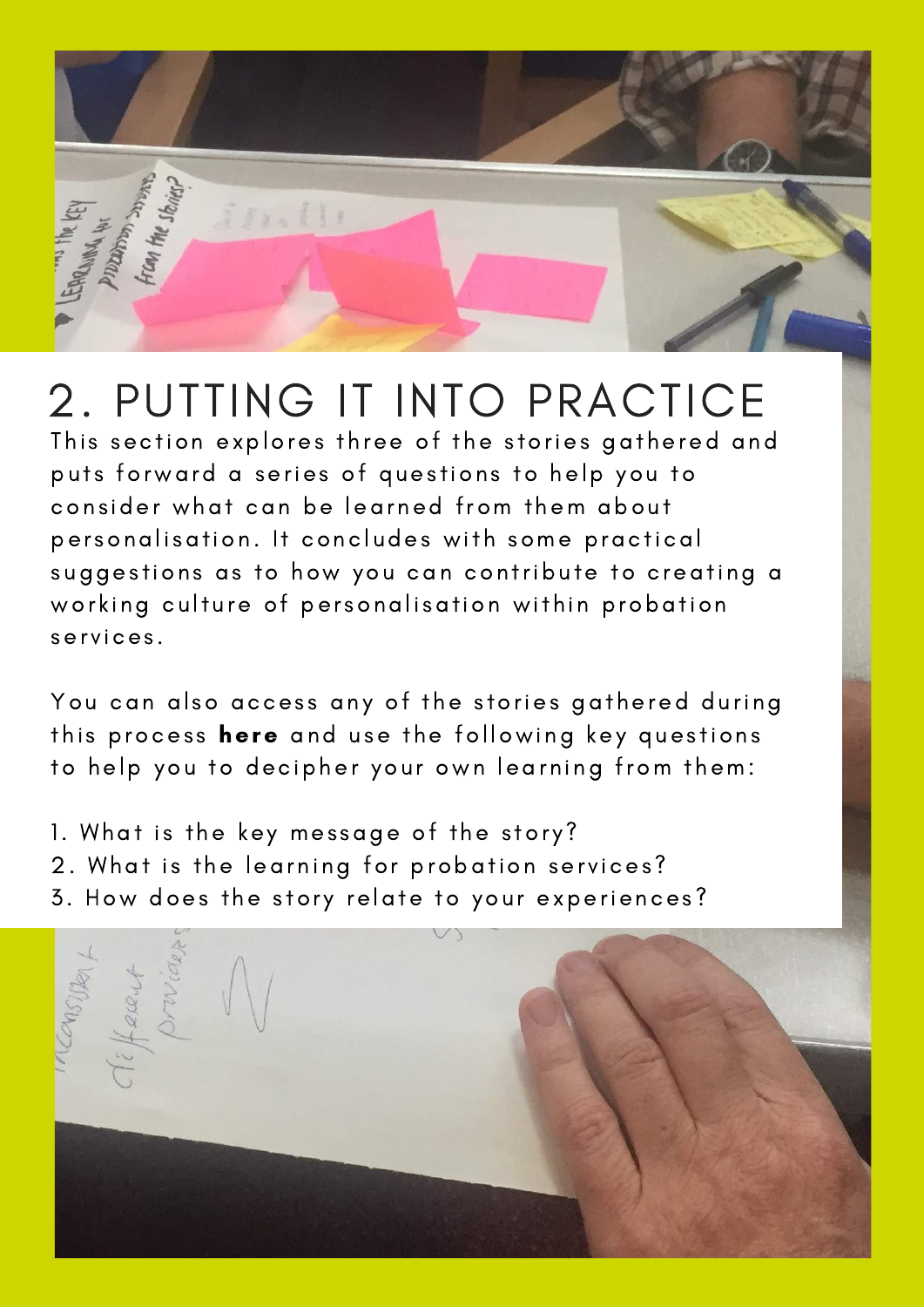## FROM INSIGHTS TO **CHANGE**

The insights in the stories gathered should be seen as stimuli to provoke further thinking, disrupt the status quo and give the opportunity for new ways of doing things to emerge. Three stories have been selected that highlight a range of topics, issues and experiences of accessing and working in probation services. The perspectives represented in these stories are not intended to be representative of the wider findings of this project, but rather as discussion initiators.

Take a look at the stories selected and use the questions provided as a basis for reflecting on what can be learned from them and how this learning can be put into practice. You can choose to do this on your own or with your colleagues.

#### CHANGING A NEGATIVE INTO A POSITIVE

direction. You can listen to the story [here.](https://communityreporter.net/story/changing-negative-positive)

#### KEY DISCUSSION POINTS

- 
- 2. What other elements of support could have
- 3. What have we learned about creating a

"I THOUGHT MY LIFE WAS OVER. I LOST MY JOB, THERE WAS NO DIRECTION AT ALL TO MY LIFE."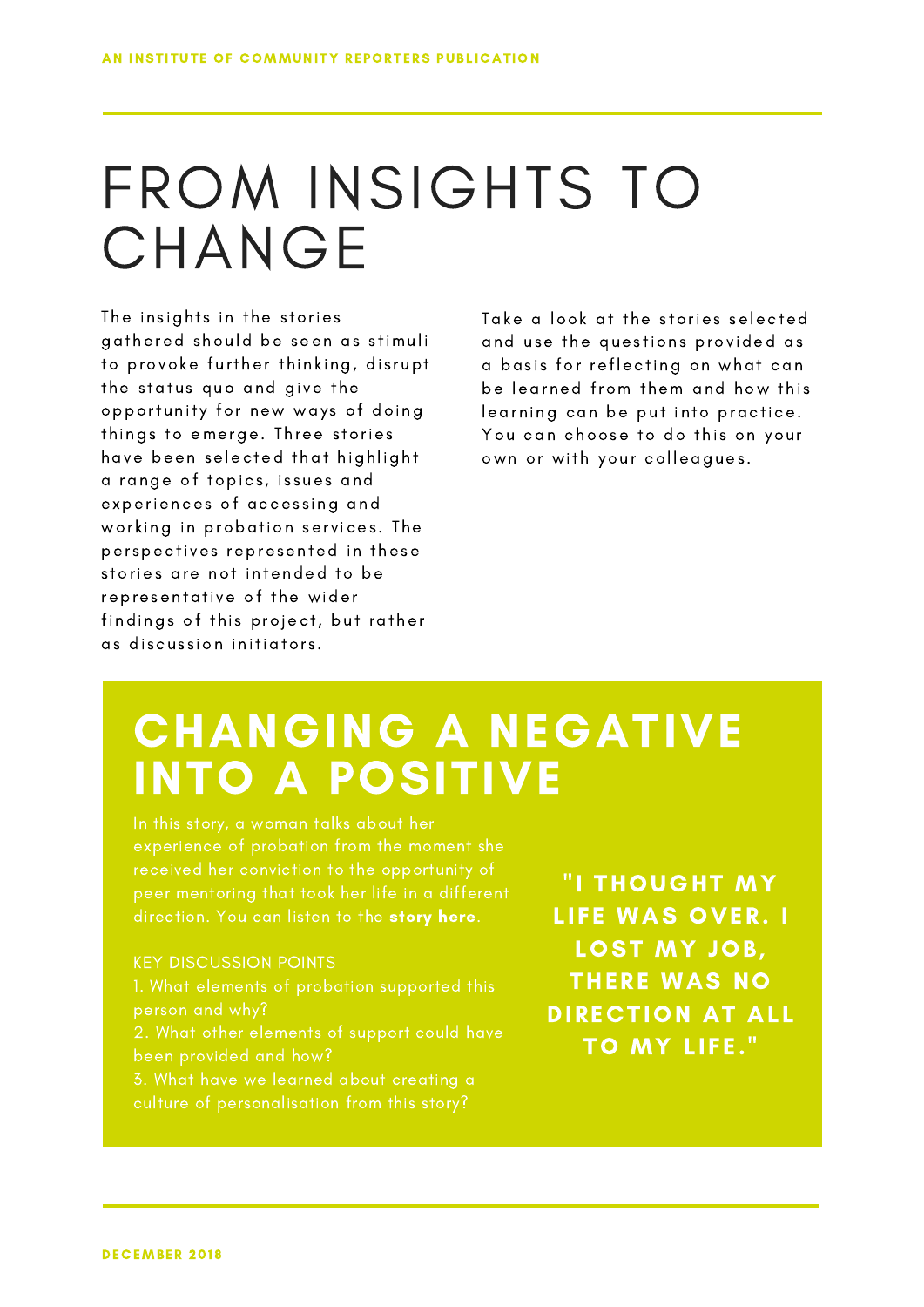#### A CHANGE IN ME

this stage of his life and on probation he began to change. You can listen to the story [here.](https://communityreporter.net/story/change-me)

#### KEY DISCUSSION POINTS

2. What techniques were and could be used in types of changes? 3. What have we learned about creating a

"I WASN'T INTERESTED IN DRUGS, I WASN'T USING DRUGS. THEY WERE THE PAST FOR ME ."

#### CHANGES IN PROBATION SERVICES

You can listen to the story [here.](https://communityreporter.net/story/changes-probation-services)

#### KEY DISCUSSION POINTS

the person and the people they work with?

"YOU DON'T KNOW WHETHER YOU ARE COMING OR GOING. I CAN'T REMEMBER THE FACES NOW SOMETIMES OF PEOPLE..."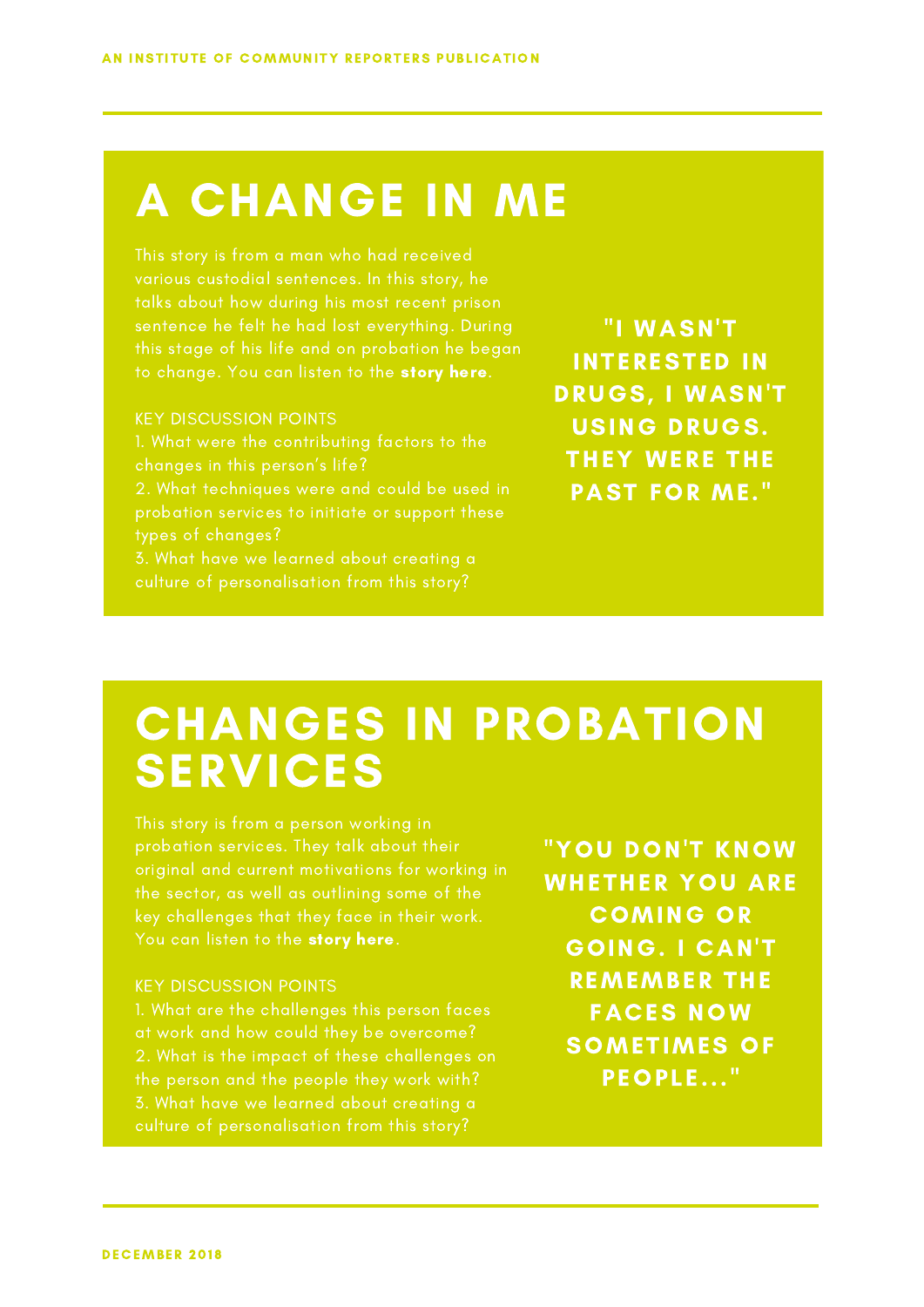# WHAT YOU CAN DO



Creating a working culture of personalisation requires both top-down and bottom-up processes to be moving towards the same goal and in a changing environment - as probation currently is - this is not an easy task. However, regardless of role, position or authority within the probation service, every person has some degree of power as an individual make to change however small they may feel it to be. More so, everyone within the sector has the responsibility to try to do this.

Within the CoSIE project, staff and service users within probation services have been working with the findings and stories presented in this publication to identify how a working culture of personalisation can be achieved. As stated earlier, a core aspect of this is acknowledging that personalisation for service users cannot be achieved in a vacuum that does not extend the same offer to people working in probation. Therefore, the key contributors to creating a working culture of personalisation that follow transcend the staff/user binary and are positioned at the relevant level of change individual, organisational or systemic.

#### Contributors to a working culture of personal isation

• Creating personal connections: This involves going beyond process-based [expectation](https://communityreporter.net/story/young-peoples-lives)s and involves getting to really know people. This can be achieved by taking the time to listen to people and get to know their story, ensuring you answer calls and emails so that people's contact feels valued, demonstrating empathy by connecting to people's emotions and checking in with colleagues and service users outside of set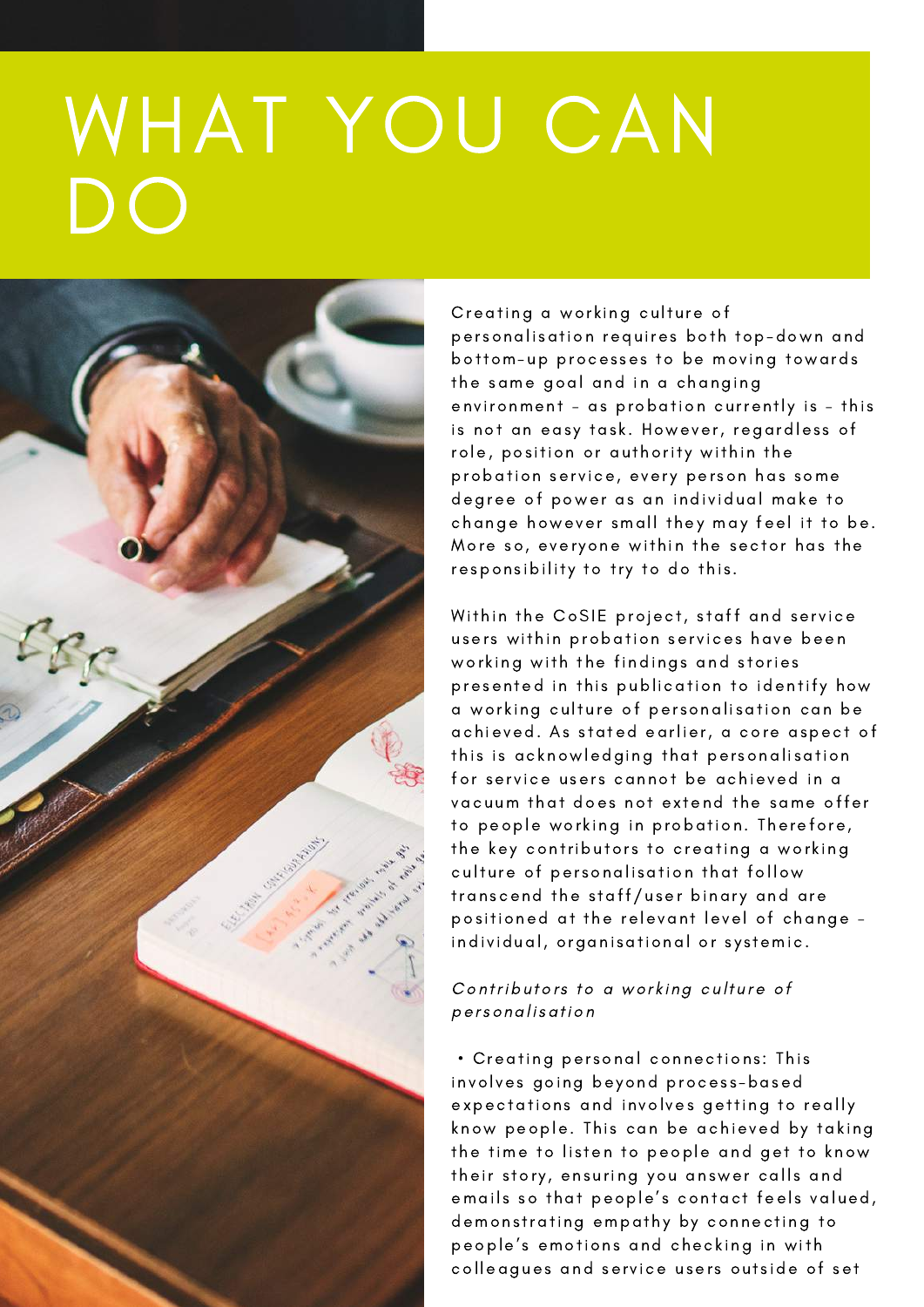meetings. It can also be as simple as remember people's names and seeing them as a whole person and not just as a colleggue or service user.

. Tapping into people's intrinsic motivations: This involves supporting people to create and (re)connect with their own personal sense of purpose and self. Ideas for how this can be achieved include using peer mentoring to show people that positive change is possible, as well as reminding colleagues of the special work that they do and giving space to discussions about why they do it. Providing opportunities and environments to give and to help others is rewarding.

. Recognising people's achievements: This involves celebrating mini-successes, setting clear expectations so that achievements can be seen by all parties and promoting positive reinforcement by encourage people and reminding of them of the positive impact they are making to others or in their own lives. Acknowledging the 'little wins' along the journey helps to highlight positive progress and can provide the encouragement needed to move forward in difficult times.

· Using peer support techniques - This involves encouraging peer-to-peer interactions between past and present service users, and also between different staff members. This can be achieved through promoting peer mentoring between past and current service users and by creating postprobation peer support groups. These have the benefits of building trust with the probation service and could help avoid people feeling 'lost' following their court order. More so, utilising peer support structures between staff within the service could provide spaces in which staff can share and learn from each other's experiences.

You can also listen to all the stories as part of this process here and see what thinking and actions they can inspire in you and the people that you work alongside.